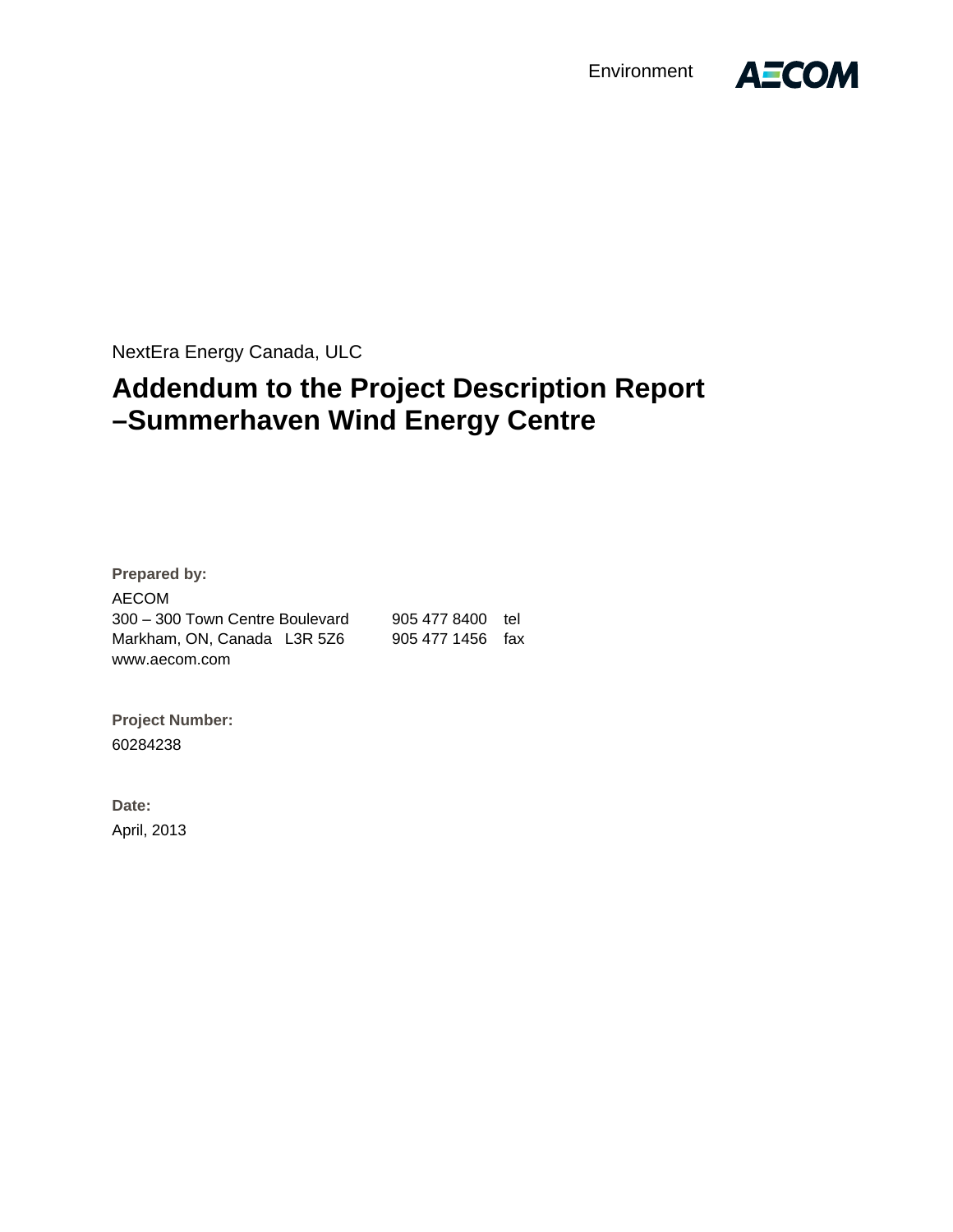## **Table of Contents**

| 3. |  |  |      |  |
|----|--|--|------|--|
| 2. |  |  |      |  |
|    |  |  |      |  |
| 1. |  |  |      |  |
|    |  |  | page |  |

#### **List of Figures**

|--|--|--|

### **List of Tables**

| Table 2-1 |  |  |
|-----------|--|--|
|-----------|--|--|

## **Glossary of Terms**

| NextEraNextEra Energy Canada, ULC          |
|--------------------------------------------|
| The Project Summerhaven Wind Energy Centre |
| REARenewable Energy Approval               |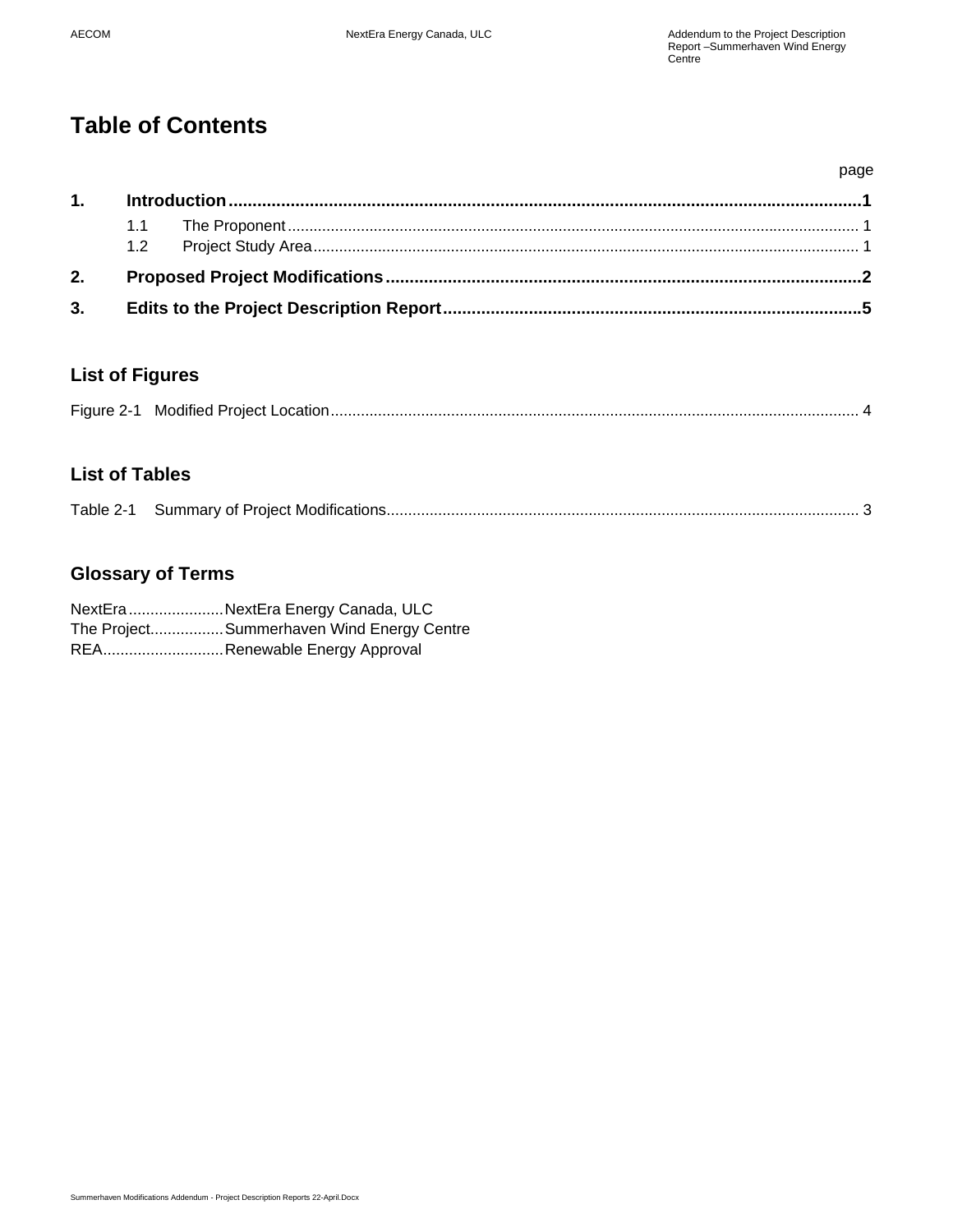## **1. Introduction**

Summerhaven Wind, LP (Summerhaven) a wholly owned subsidiary of NextEra Energy Canada, ULC (NextEra), is constructing a wind energy project in the vicinity of the community of Nanticoke, in Haldimand County, Ontario. The Project received a Renewable Energy Approval (REA) from the Ministry of the Environment on March 16, 2012 and a subsequent amendment approval on January 2, 2013. The following sections of this Addendum Report describe the proposed modifications to the Project and resulting changes to the originally approved Project Description Report.

#### **1.1 The Proponent**

The Project will be owned and operated by Summerhaven Wind, LP, a subsidiary of NextEra. NextEra's indirect parent company is NextEra Energy Resources, LLC. The proponent has not changed from the initial REA submission.

The primary contacts for the Project are as follows:

| <b>Project Proponent</b>               | <b>Project Consultant</b>           |
|----------------------------------------|-------------------------------------|
| Thomas Bird                            | Marc Rose                           |
| Environmental Services Project Manager | <b>Senior Environmental Planner</b> |
| 390 Bay Street, Suite 1720             | <b>AECOM</b>                        |
| Toronto, Ontario, M5H 2Y2              | 300-300 Town Centre Blvd.           |
|                                        | Markham, Ontario L3R 5Z6            |
| Phone:416-364-9714                     |                                     |
| Email: thomas.bird@nexteraenergy.com   | Phone: 905-477-8400 x388            |
| Website: www.NextEraEnergyCanada.com   | Email:marc.rose@aecom.com           |

#### **1.2 Project Study Area**

The proposed Project is located in the vicinity of the community of Nanticoke, in Haldimand County, Ontario. The Project Study Area has not changed from the original REA submission.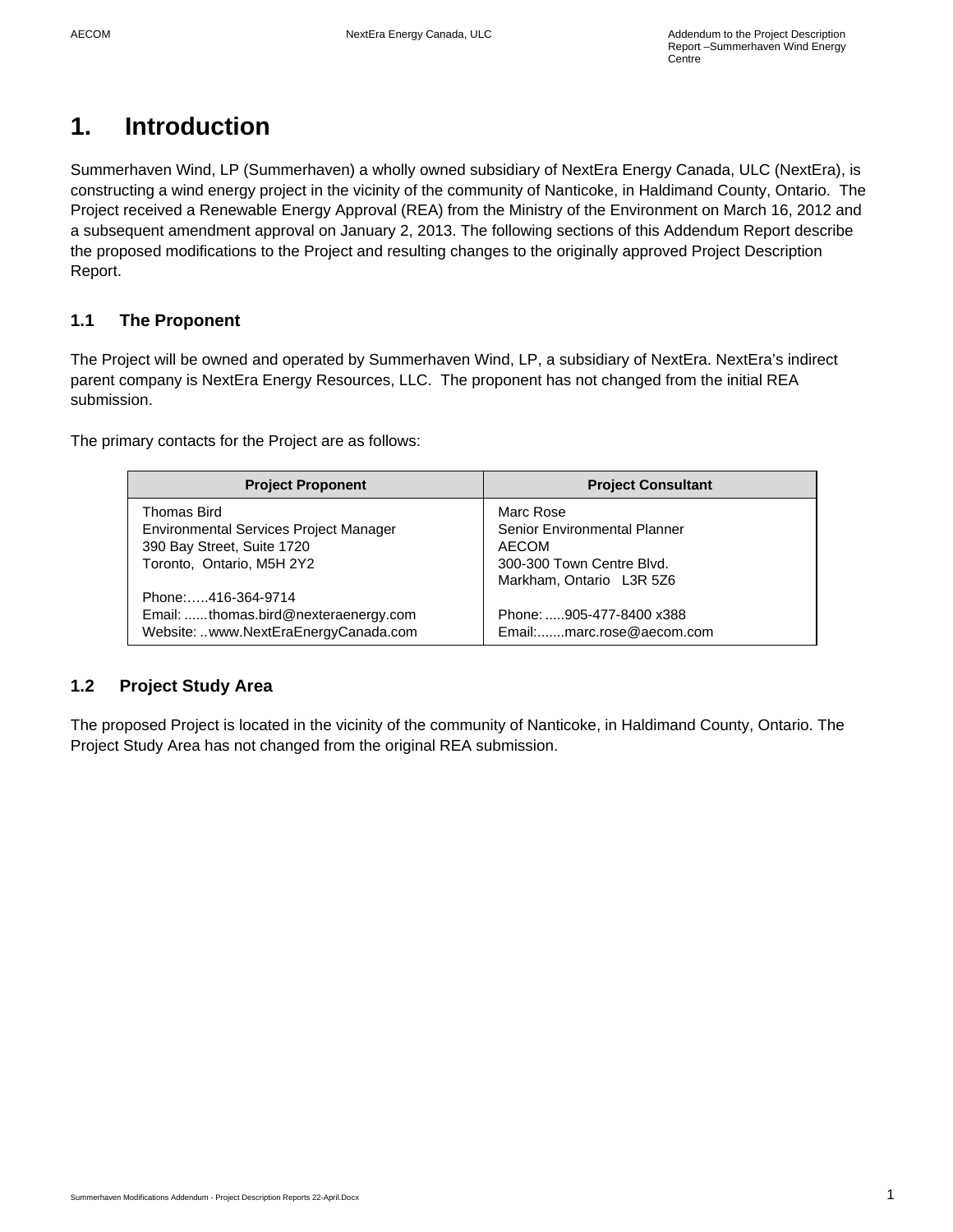## **2. Proposed Project Modifications**

The proposed modifications to the Project include constructing a new access road on Lot 2, Concession 11, from Concession Road 3 south to Turbine 42 and widening a portion of the disturbance area for the access road between Turbine 40 and Turbine 41. No other changes will be made to the Project location or infrastructure.

The proposed Project modifications are summarized in **Table 2-1** which documents the following about each proposed modification:

- 1. A description of the modification and a rationale for the proposed modification; and
- 2. New potential environmental effects and corresponding mitigation measures.

**Figure 2-1** illustrates the proposed modifications.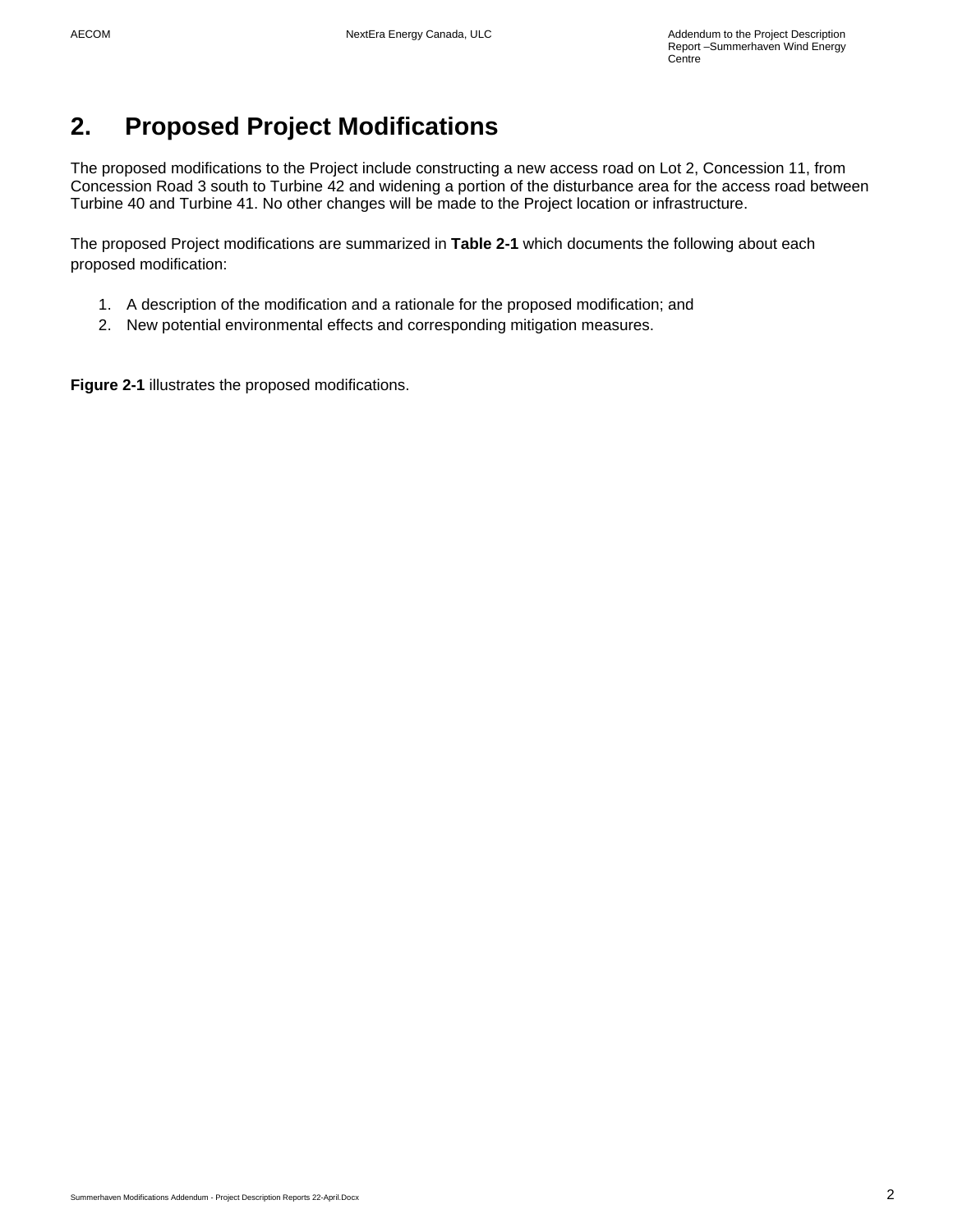#### **Table 2-1 Summary of Project Modifications**

| Label on<br>Figure 2-1 | <b>Proposed Modification</b>                                                           | <b>Rationale for Proposed Modification</b>                                                                                                                                                                                                                    | <b>New Potential Environmental Effects</b>                                                                                                                                                                                                                                                                                                                                                                                                                               | <b>New Mitigation Measures</b>           |
|------------------------|----------------------------------------------------------------------------------------|---------------------------------------------------------------------------------------------------------------------------------------------------------------------------------------------------------------------------------------------------------------|--------------------------------------------------------------------------------------------------------------------------------------------------------------------------------------------------------------------------------------------------------------------------------------------------------------------------------------------------------------------------------------------------------------------------------------------------------------------------|------------------------------------------|
|                        | Construction of a new access road on Lot 2,<br>to Turbine 42.                          | To allow for construction of five turbine locations (Turbine 38 to 42) to proceed while<br>Concession 11, from Concession Road 3 south Stage 4 archaeological excavations on the original access road to the south of the<br>turbine locations are completed. | None – no new natural heritage or water body features within 120 m; area previously N/A<br>studied for archaeology and cultural heritage.                                                                                                                                                                                                                                                                                                                                |                                          |
|                        | Widening the disturbance area on the access<br>road between Turbine 40 and Turbine 41. | To allow for a wider turning radius for turbine delivery.                                                                                                                                                                                                     | Natural Heritage:<br>Access road proposed is within 120m of a previously identified and studied<br>significant woodland.<br>There is no change to the Evaluation of Significance and Environmental Impact<br>Study previously prepared for this Project as the widening will occur to the south of<br>the access road, away from the significant woodland.<br>No new water body features within 120 m; area previously studied for archaeology<br>and cultural heritage. | No new mitigation measures are required. |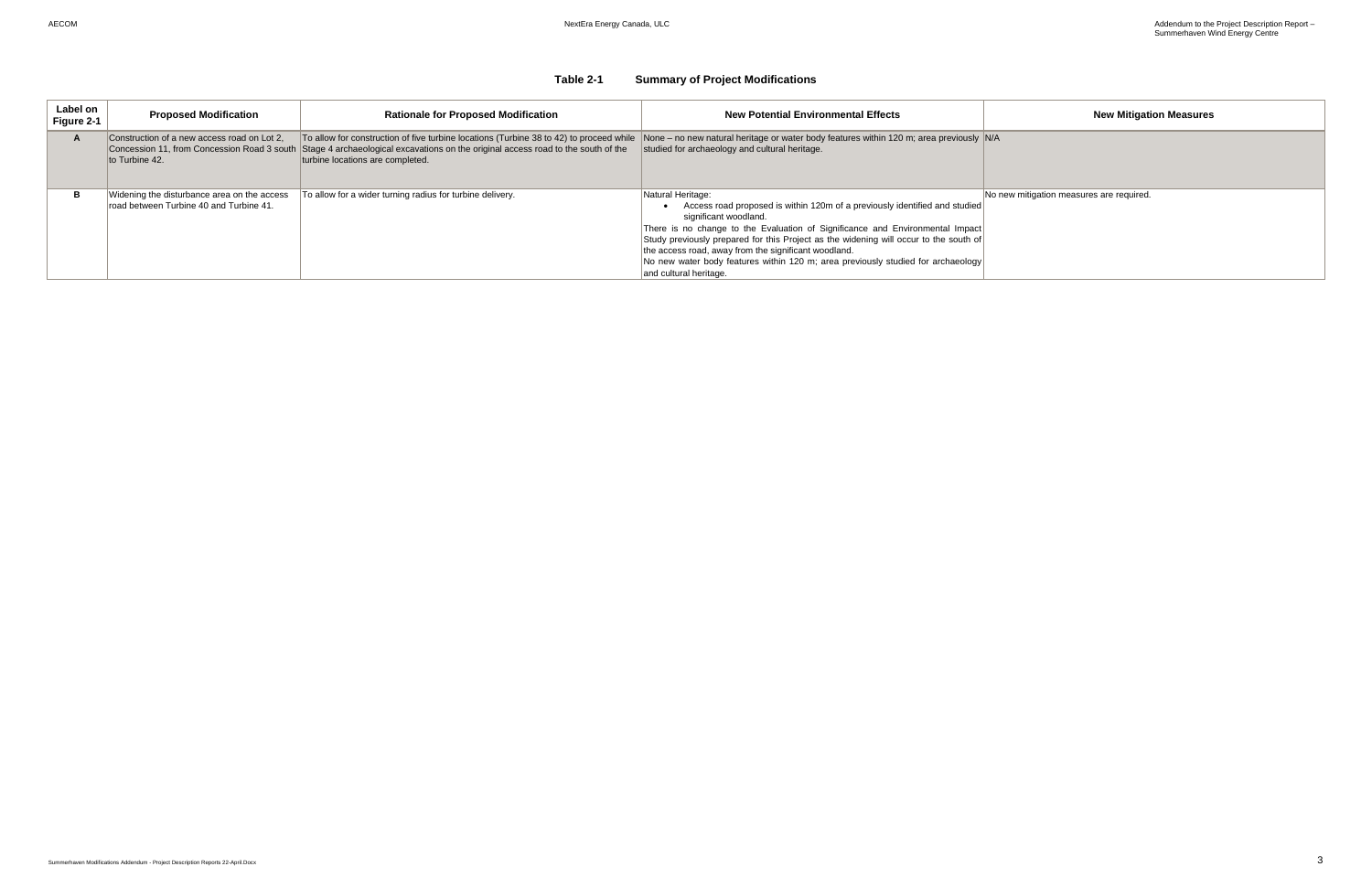